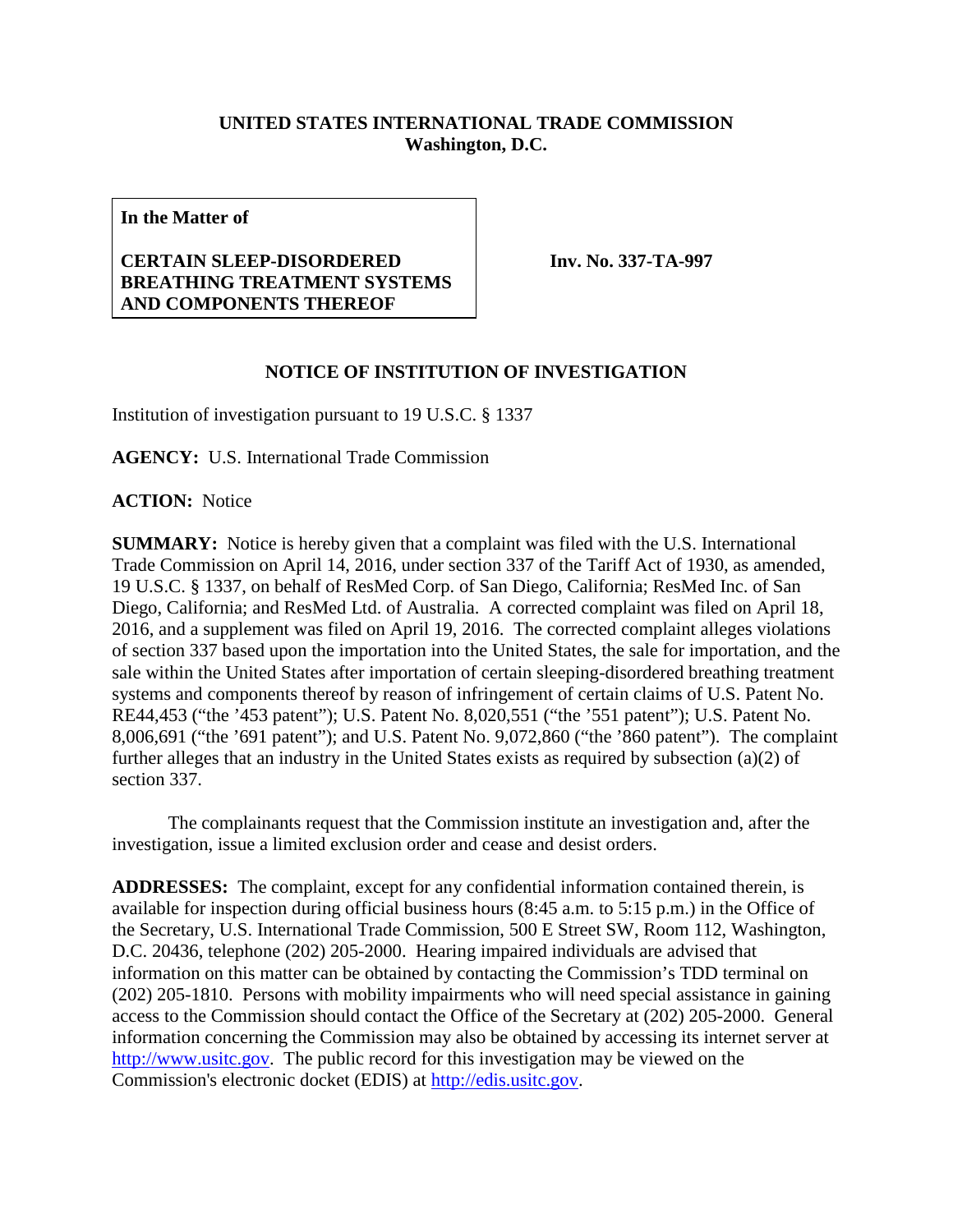**FOR FURTHER INFORMATION CONTACT:** The Office of Unfair Import Investigations, U.S. International Trade Commission, telephone (202) 205-2560.

**AUTHORITY:** The authority for institution of this investigation is contained in section 337 of the Tariff Act of 1930, as amended, and in section 210.10 of the Commission's Rules of Practice and Procedure, 19 C.F.R. § 210.10 (2015).

**SCOPE OF INVESTIGATION:** Having considered the complaint, the U.S. International Trade Commission, on May 11, 2016, **ORDERED THAT** –

(1) Pursuant to subsection (b) of section 337 of the Tariff Act of 1930, as amended, an investigation be instituted to determine whether there is a violation of subsection  $(a)(1)(B)$  of section 337 in the importation into the United States, the sale for importation, or the sale within the United States after importation of certain sleeping-disordered breathing treatment systems and components thereof by reason of infringement of one or more of claims 23 and 24 of the '453 patent; claims 1-24 and 26-33 of the '551 patent; claims 1-31, 40-43, 52-59, 61-67, 69-84, 86-120, 122-158, 160, 161, 164, 165, 167, 168, and 173 of the '691 patent; and claims 16-30 of the '860 patent, and whether an industry in the United States exists as required by subsection  $(a)(2)$  of section 337;

(2) For the purpose of the investigation so instituted, the following are hereby named as parties upon which this notice of investigation shall be served:

(a) The complainants are:

ResMed Corp. 9001 Spectrum Center Drive San Diego, CA 92123

ResMed Inc. 9001 Spectrum Center Drive San Diego, CA 92123

ResMed Ltd. 1 Elizabeth Macarthur Drive Bella Vista NSW 2153 Australia

(b) The respondents are the following entities alleged to be in violation of section 337, and are the parties upon which the complaint is to be served:

> BMC Medical Co., Ltd. 5/F Main Building, No.19 Gucheng Street West Shijingshan, Beijing 100043 China